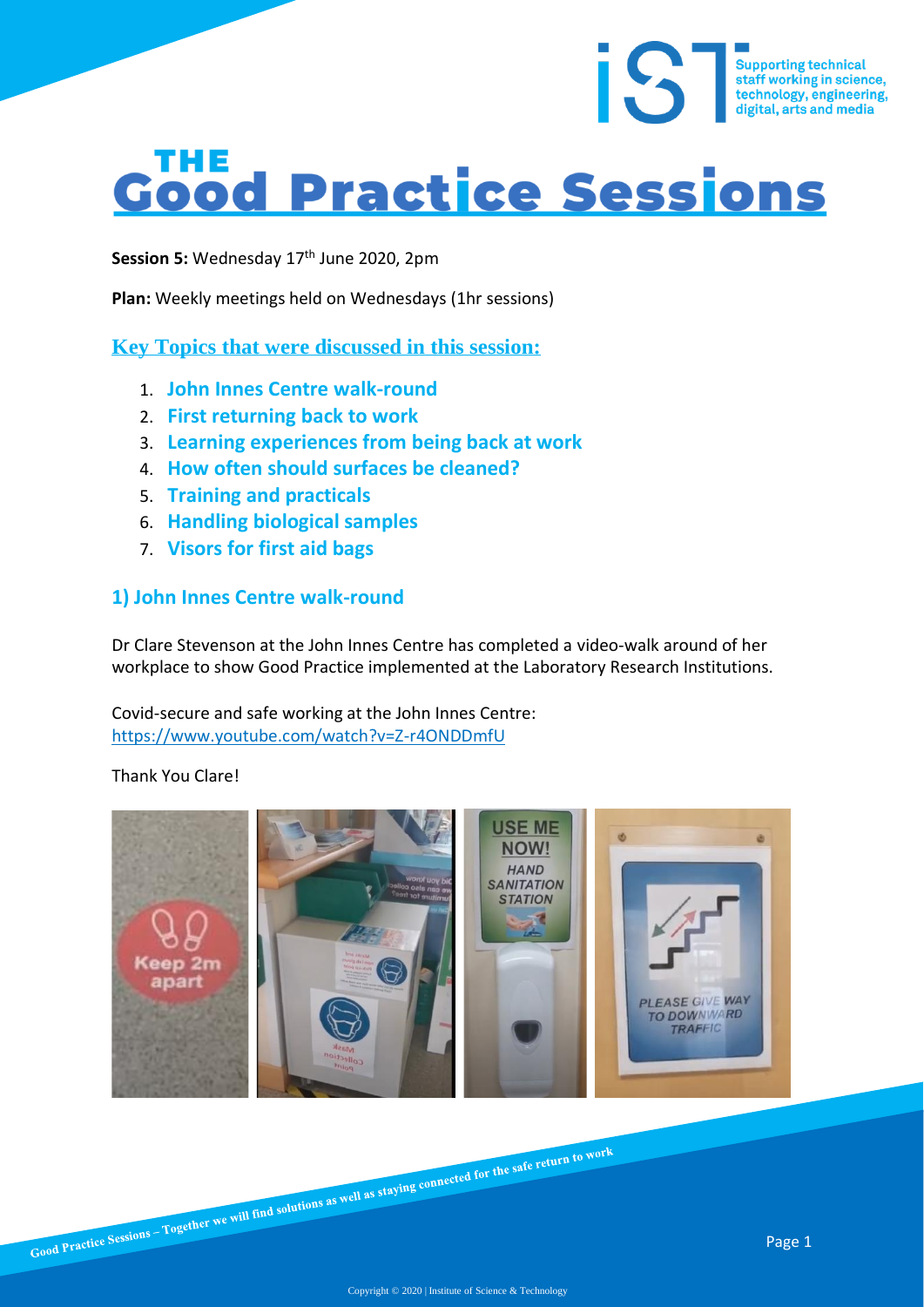

@lohnInnesCentre

@istonline



- Secure access to buildings
- 2m signage on floors
- Surgical mask and non-lab gloves at collection points
- Information points and notice boards
- Modify room layouts where appropriate  $\bullet$
- Cleaning Information in communal areas
- Plenty of sanitisation stations
- Clear signs for travel on stairs and corridors
- Signs for maximum occupancy of rooms on doors
- Extra signs If external contractors working
- Bins on corridors for paper towels

#### **2) First returning back to work**

Give staff plenty of opportunity to adjust, to carry out their own risk assessments, and to sort their own work with their line managers. This can take a couple of days and communications should be opened up to ensure that everyone is happy with what is expected of each other.

This preparatory time to get ready has been adopted in some organisations. Staggered entering and leaving of the workplace should be carried out.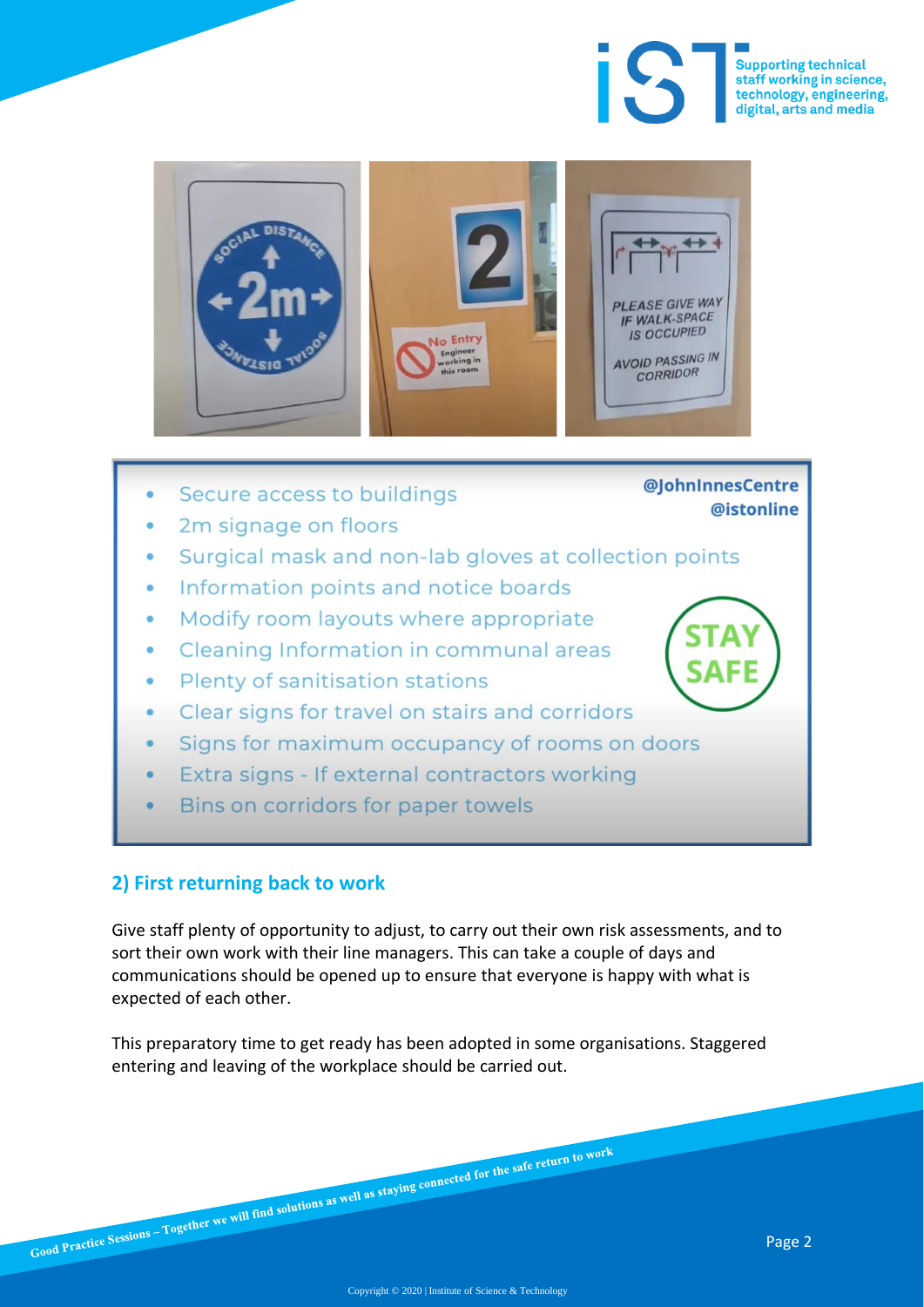

Three organisations highlighted their learning experiences from having been back at the workplace over the last few weeks.

- Lunch and breaks are starting to be re-introduced with social distancing, but it is quite hard being at work without social aspects.
- Updates are being reduced from line managers, but they are being very strict still with signing in and out of buildings and ensuring people know where people are. There is an element of feeling like they are being watched, but it is all for their safety, so it is necessary, but trust is also very important when working.
- Social distancing is being adhered to as they have had clear signs and floor markings around. It is generally fairly easy to remain distant as most buildings are spacious.
- Things are becoming quite routine now and people are sticking to one way systems.
- Clear communication is important from the top. It has been really important to look out for colleagues to ensure equal treatment and to check how they are doing, asking them how they are feeling and if they have any worries our concerns.
- Hands on teaching has been quite difficult when carrying out work over video conferencing so have had to adapt to working conditions.

#### **4) How often should surfaces be cleaned?**

Within laboratory environments how often are surfaces being cleaned?

In most organisations, Individuals are responsible for their own areas, and ensuring they wipe everything before they use it. Washing your hands regularly. Plenty of sanitisation locations.

In one organisation, their cleaners are cleaning twice a day. Some organisations, the cleaners are contacted to work only once a day; mid-day, and as they carry out shift work, then it can sometimes mean that places are not cleaned for people arriving the following day. Therefore, personal responsibility from each staff member should be taken to ensure everything they are handling is being cleaned by themselves first.

PPE and cleaning stations are advised to give access to these in areas around buildings.

Cleaning disinfectants and sanitisers should be in toilet facilities. If you are spraying handles, they should also be wiped down also.

Supporting technical<br>staff working in science,<br>technology, engineering, digital, arts and media